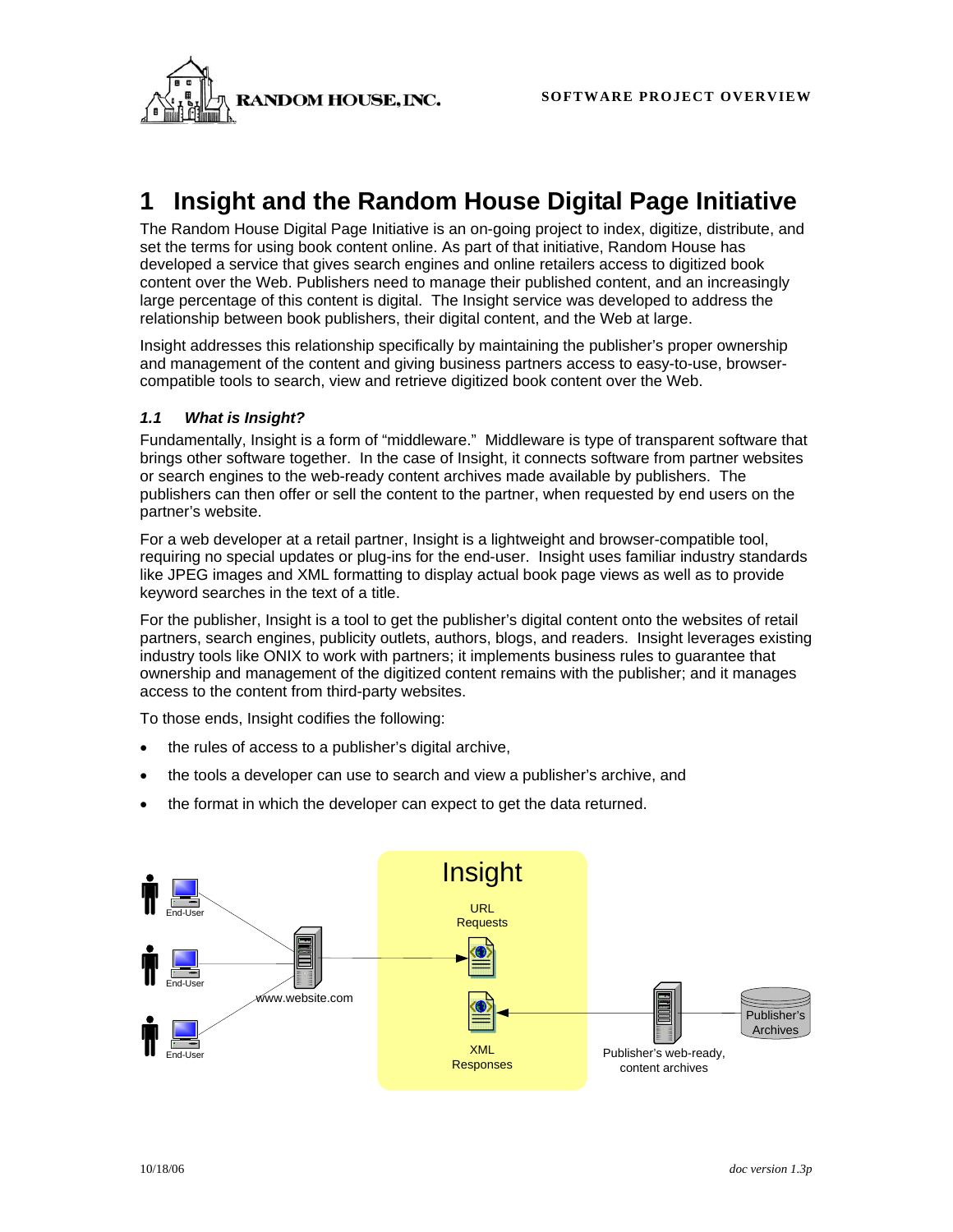

### *1.2 How does it work?*

Insight is a set of transactions for requesting book content, delivered in an online industry standard, XML. These XML transactions are defined by URL requests that can be downloaded from the Web and embedded into a partner's website or a search engine. A more detailed description of these transactions can be found below in Section 3 of this document and in the Insight Service Specification document available at: http://randomhouse.biz/webservices/insight/spec.php.

The embedded transactions are submitted over the web to a publisher's Insight server in the form of simple URL requests. The publisher's Insight server authenticates the user, tracks the request, and responds with the appropriate data, formatted in either XML or as page media such as JPEG images.

### *1.3 Who uses Insight?*

The tools of Insight target the following types of users:

**Online Retail Partners** – In conjunction with existing book title resources like ONIX, Insight enhances the websites of online retail publishing partners by providing page views of actual book pages as well as "search inside" functionality for text.

**Search Engines** – Insight provides a secure gateway for search engine spiders like Google to crawl book content at the publisher's discretion.

**Social Networks** – The transactions of Insight can easily be wrapped into a tool for use in online social communities like MySpace.com, etc.

#### *1.4 How do I get started?*

**Publishers:** The management and ownership of the content remains in the hands of the publisher.

- Prepare the content data in the desired format; e.g., JPG, PDF, indexed text, etc.
- Decide which parts and/or how much of the book will be made of available to Insight and at what price.
- Message this information to an Insight-compatible system.

#### **Development partners:**

- Set up an Insight partnership with the publisher to define and authenticate access to the service.
- Download and review the Insight Specification document (http://randomhouse.biz/webservices/insight/spec) and begin enhancing websites/search engines code with features for keyword searches and full page or thumbnail page views.

## **2 Digitized Content**

The transactions of Insight support any type of media available. Insight will always pass a content-type parameter along with the data itself. Digitized book content however, often falls into two primary categories: *image* and *text*. A priority for the development of Insight was browsercompatibility for these categories with web-friendly formats like XML text and JPEG, thereby avoiding the need for browser plugins or Java applets.

#### *2.1 Structure of Insight Elements*

The first release of Insight relies on the following hierarchy for content elements. The on-going project is compiling a plan for additional groups of content.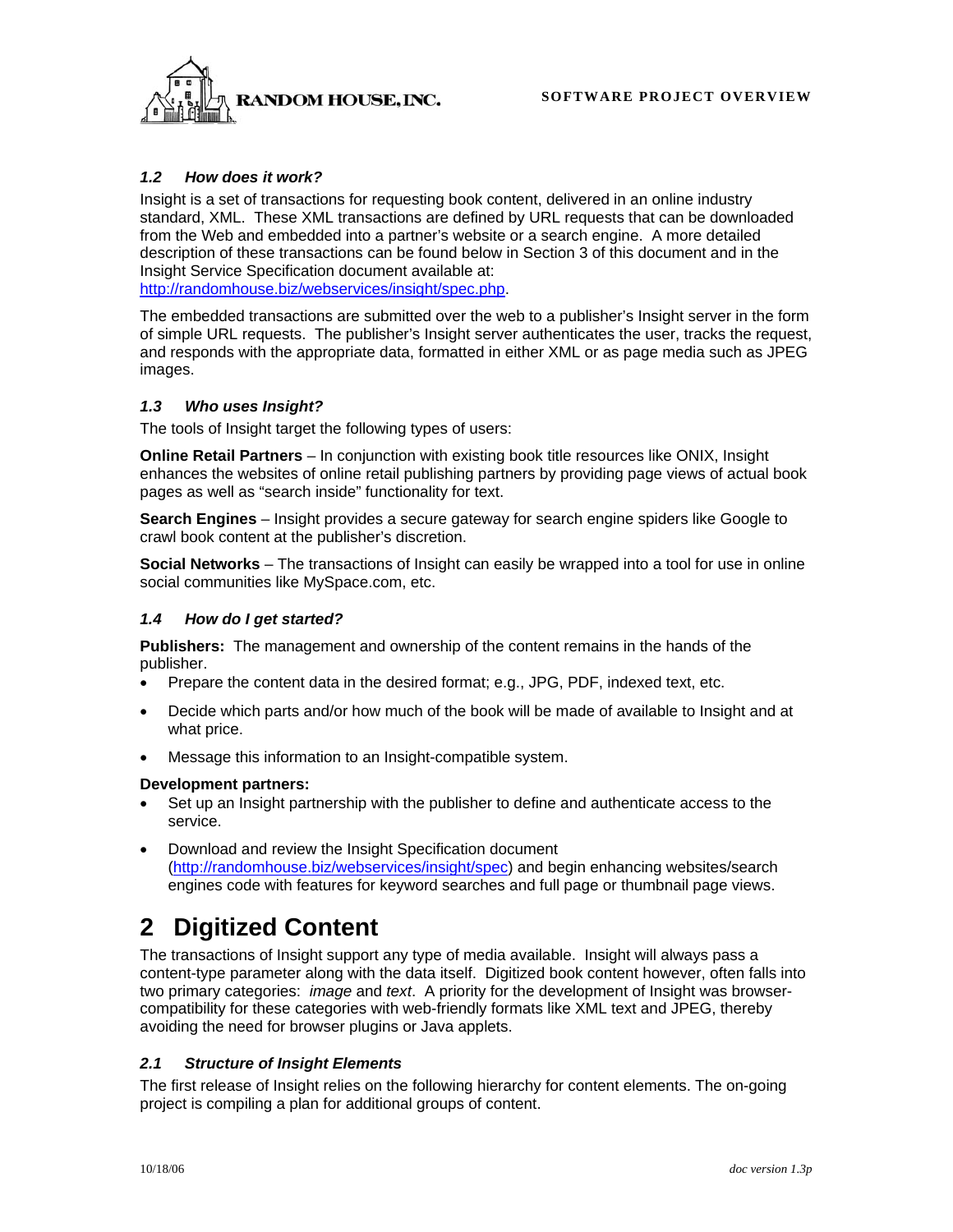**RANDOM HOUSE.INC.** SOFTWARE PROJECT OVERVIEW



**Archive** – a collection of books made digitally available by a publisher. The availability of an archive and its contents remains at the sole discretion of the publisher.

**Book** – a collection of pages made available by the archive's publisher. Each book is uniquely identified by the ISBN. Digital book content is returned as a collection of page images (e.g., JPEGs) or as a link to searchable text.

**Sample Pages** – a group of pages from a book that were designated as featured sample content for that book. Examples include the table of contents, the first pages of chapters, or the first page of the index.

**Page** – page content is returned as an image of words, excerpts and paragraphs physically bound by the actual page in print (JPEG, GIF, PDF). Pages are uniquely identified by the pageID.

**Text** – a searchable string of words or paragraphs excerpted from the actual page text.

**Search Results** – a list of matching pages for a given keyword phrase, with small text blurbs highlighting the matching text from a page.

## **3 Insight Example Use Cases**

#### **(A) Whole Archive Keyword Search Summary**

Search the entire publisher's archive to get a total count of books and pages that contain the keyword.

Request: *How many books and pages from the archive contain the word "Ulysses?"* 

Response: The keyword Ulysses appears in 12 books and on 678 pages of the archive.

#### **(B) Whole Archive Keyword Search Results**

Search the entire archive to get a list of book titles and excerpts that contain the keyword.

- Request: *Which books contain the keyword, "Ulysses," and what is the context in which it first appears?*
- Response: A list of 12 book titles in which the keyword Ulysses appears as well as the excerpted text and pageID in which it first appears.

#### **(C) Book Keyword Search**

Search a specific book title to get a list of search results and links to pages that contain the keyword, within the specified range.

- Request: *What pages of the book,* The Iliad*, contain the keyword, "Ulysses," and what is the context in which it appears?*
- Response: A list of links to the 58 pages with pageIDs of the book, *The Iliad*, on which the keyword Ulysses appears as well as the excerpted text in which it appears.

#### **(D) Book Full-Page Transaction**

Get full-page media (e.g., JPEG) of a specified book by page number. These pages are of sufficient quality for reading, but the publisher decides the quality, size, and media type.

Request: *The full-page image of pageID 256 of* The Iliad*.*